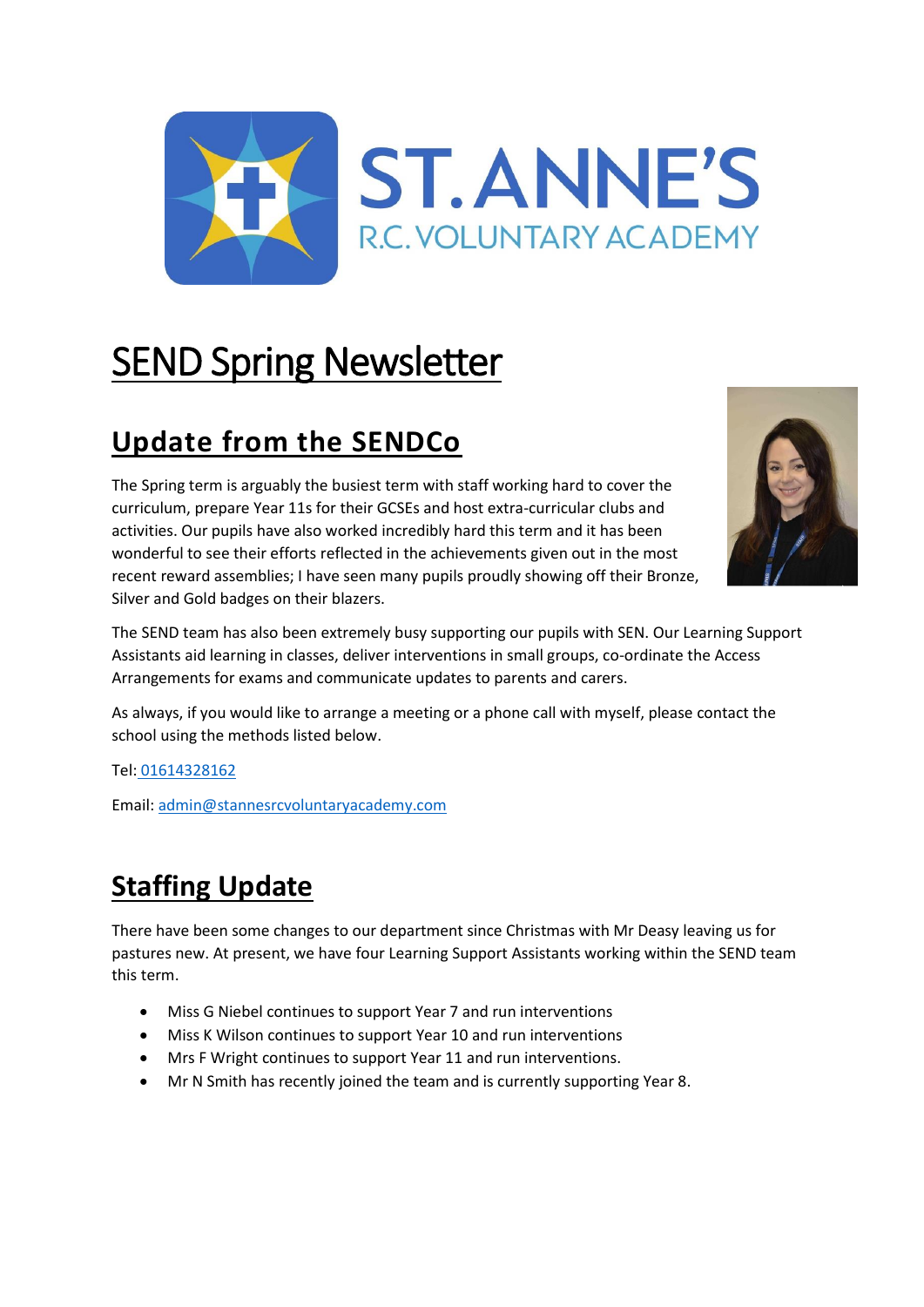# **Pupil Passports**

Pupil Passports continue to be updated each term. The team are currently working hard to update Year 7, Year 10 and Year 11 and will prioritise Year 8 and Year 9 after the Easter Holidays. Our core value is to ensure that Pupil Passports are central to the child, incorporating their voice and their parents'/carers' voice within the document.

The Learning Support Assistants dedicate time to each pupil to talk through and update their Passport and then will contact home for final views and comments.

If you would like to discuss your child's Pupil Passport, please get in touch so that we can facilitate a phone call or face-to-face meeting.

| Pupil Passport - St Anne's RC Voluntary Academy                                                                                                     |                                                                  | Date: 23/3/2022<br>Teacher: Miss Kate Wilson                                                                                                                                                                                  |
|-----------------------------------------------------------------------------------------------------------------------------------------------------|------------------------------------------------------------------|-------------------------------------------------------------------------------------------------------------------------------------------------------------------------------------------------------------------------------|
|                                                                                                                                                     | <b>SEN Need</b>                                                  | <b>Access Arrangements</b>                                                                                                                                                                                                    |
|                                                                                                                                                     | Physical & sensory (heart condition/sight issues)<br>(Behaviour) | 25% ET                                                                                                                                                                                                                        |
| What I enjoy                                                                                                                                        | What I find difficult                                            | Strategies that will help me                                                                                                                                                                                                  |
| At school I enjoy music. English and all 3 science<br>subjects. At home i like to go out with friends.                                              | · Concentrate<br>· Listen<br>· English - reading from books      | · Sit at the back away from distractions and so I can't<br>turn around<br>* Lots of praise, rewards and encouragement<br>· Quick class questions if I am losing focus.<br>· Allow hrain hreaks<br>. Use my name to refocus me |
| One thing I would like teachers to know                                                                                                             | <b>Future</b> aspirations                                        | How can I achieve my aspirations                                                                                                                                                                                              |
| I do try to be good, please don't hold grudges from<br>previous lessons                                                                             | Go to college and study carpentry.                               | Go to college or get an apprenticeship                                                                                                                                                                                        |
| <b>Teachers comments</b>                                                                                                                            | <b>Parent/Carer Comment</b>                                      |                                                                                                                                                                                                                               |
| is capable of impressive and thoughtful work<br>which can be encouraged by thorough class<br>involvement - if targeted in questioning and asked to: | <b>START</b>                                                     |                                                                                                                                                                                                                               |

### **Pupil Achievements**

I have been blown away by some our pupils' achievements this term and felt it was only right to showcase a small snapshot. From demonstrating ambition and resilience in mock exams, re-creating Dr Nash's science lab on Minecraft and having poems published within an anthology, it is clear to see how much talent we have here at St Anne's. Well done everyone!



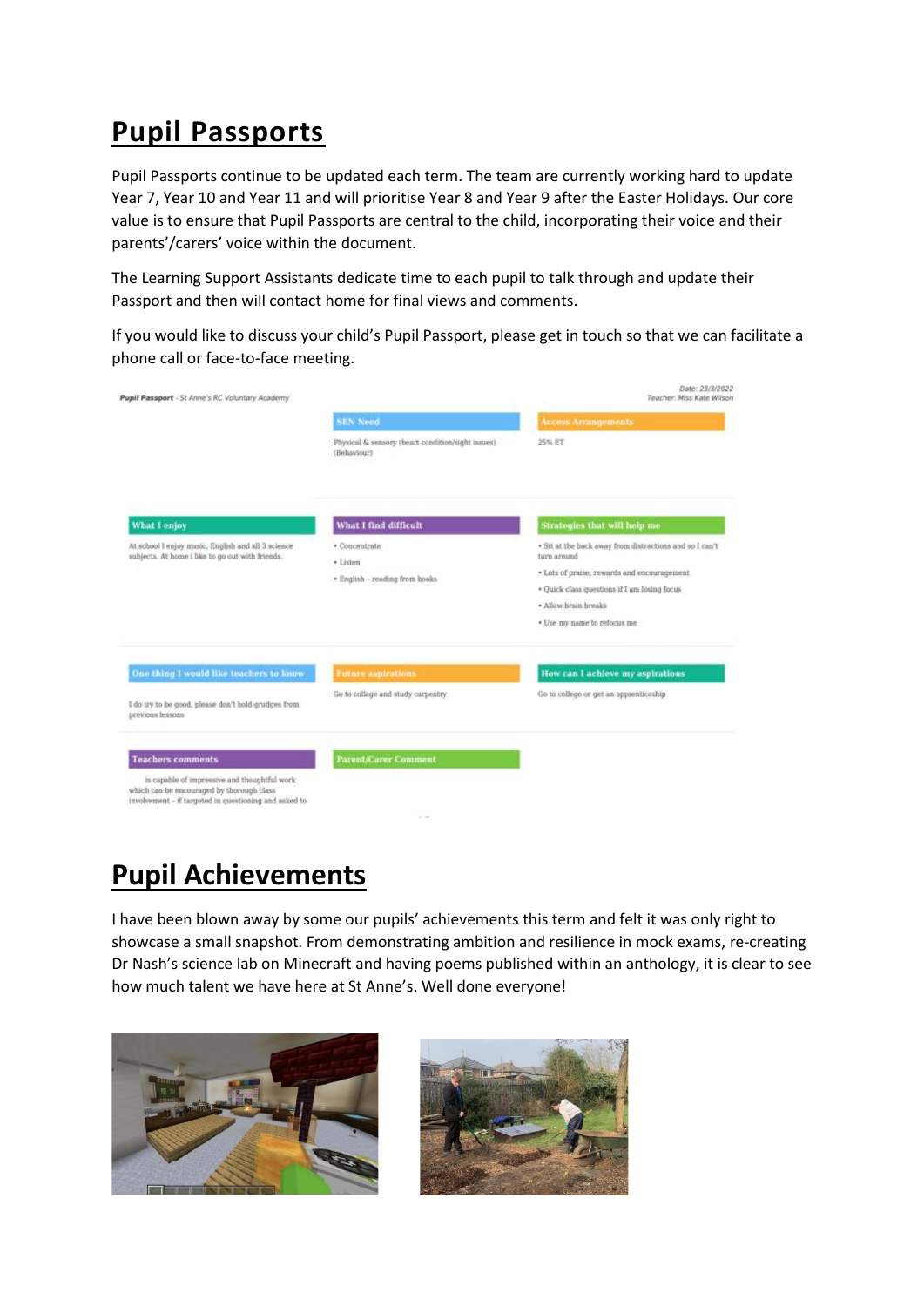# **Move Over Robert Browning!**

Pupils were invited by Miss Scanlan to participate in a creative writing poetry competition with the opportunity of becoming a published writer within a poetry anthology. Carys, a Year 10 pupil at St Anne's, was one of many successful pupils who had their work published. Carys aspires to be a writer in the future and her submission was inspired by the  $19<sup>th</sup>$ Century poet Robert Browning and his famous dramatic monologue: 'My Last Duchess'.

Within her poem, Carys writes from the perspective of a woman who is oppressed by the strict patriarchal society in which she lives. She watches her female companion defy society's expectations of her and advocates for better women's rights. Her poem can be found below- well done Carys!

#### Why I don't Smile by Carys W

'Smile, please.'

She will not smile. Rosemary's eyes dart towards me as if to say to tempt her, but she will not amuse me. Why can't she have no mind? Every girl would be easier that way.

Why won't she smile? I watch her father. Anaer visible in his face. Perhaps I should stop smiling for my husband?

The chair, cold. Cold as my father's heart. Still as my binding corset will allow, I sit. I must not smile. That would mean they win.

'For goodness' sake, just take the photo, man!'

With a flash of light her picture is done -She has won.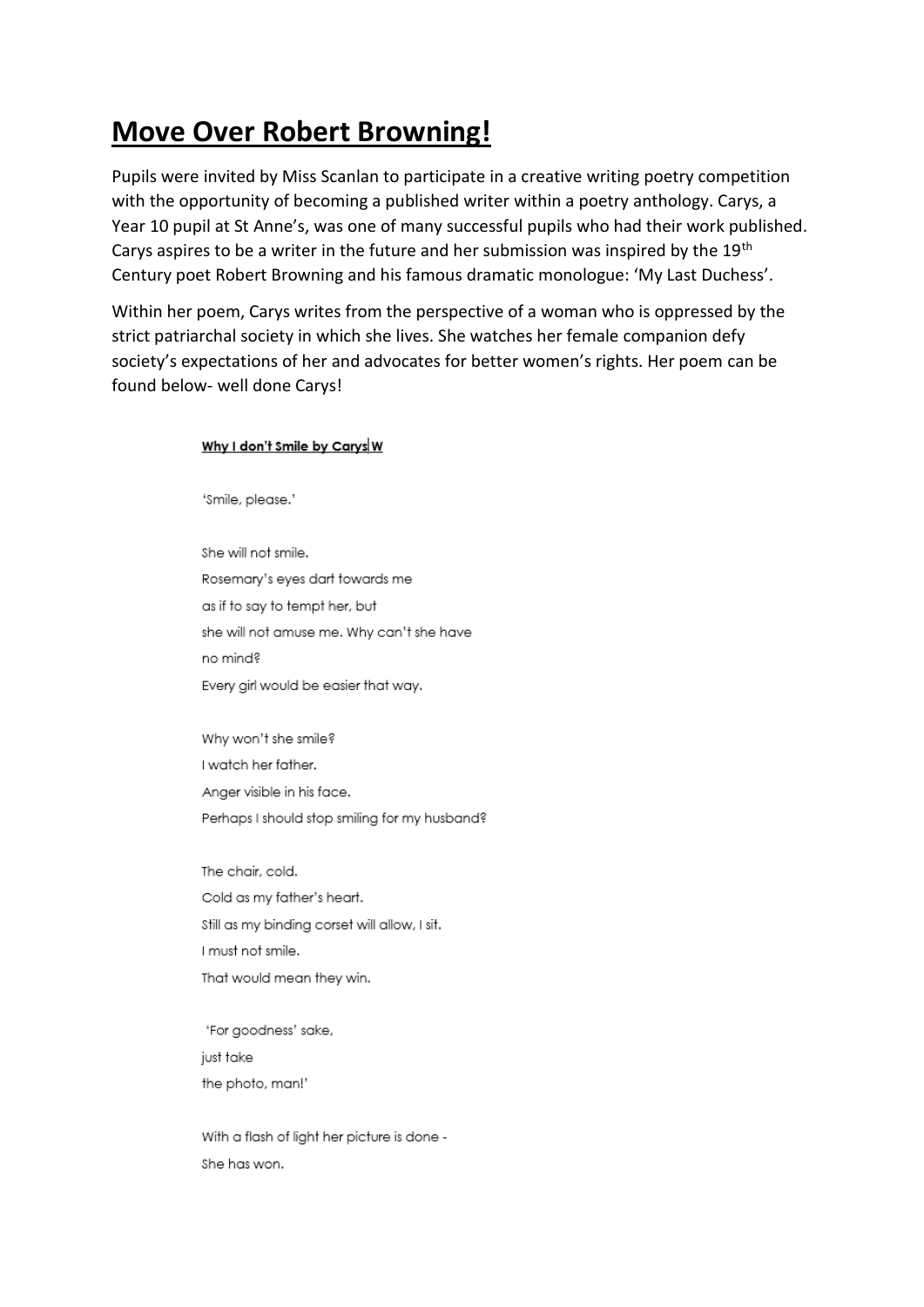# **Spotlight on… Neurodiversity and Autism**

Neurodiversity was a term coined in 1998 by the Sociologist Judy Singer and is the term that is used to describe naturally occurring variations and differences in the human brain and its functioning. This does not relate in any way to overall intelligence or IQ. By using the term Neurodiversity, we recognise that these variations and differences are normal, rather than 'deficits.

Autism Spectrum Condition is one aspect of Neurodiversity and affects the way a person communicates and how they experience the world around them. It is considered a spectrum condition. While autistic people share some similar characteristics, they are also all different from each other. The autism spectrum isn't linear from high to low but varies, just as one person might vary from another.

One of our pupils in Year 10 has decided to create a poster to raise awareness about Autism and to also debug some of the myths around it.



### **Support for Parents/Carers**

Navigating the world of SEND can be difficult, particularly when there is a specific piece of information or package of support that you are trying to access. Within Stockport and Greater Manchester, there are a range of facilities and agencies available for young people with SEND and their families. Please find links to the Local Offers for Stockport, Manchester and Tameside below. These links can also be found within our Information Report on the St Anne's website.

### **Stockport:**

[https://stockport.fsd.org.uk/kb5/stockport/fsd/localoffer.page;jsessionid=EB3A21F15F48A5](https://stockport.fsd.org.uk/kb5/stockport/fsd/localoffer.page;jsessionid=EB3A21F15F48A5F88DDB8EF9F8D46B91?localofferchannel=0) [F88DDB8EF9F8D46B91?localofferchannel=0](https://stockport.fsd.org.uk/kb5/stockport/fsd/localoffer.page;jsessionid=EB3A21F15F48A5F88DDB8EF9F8D46B91?localofferchannel=0)